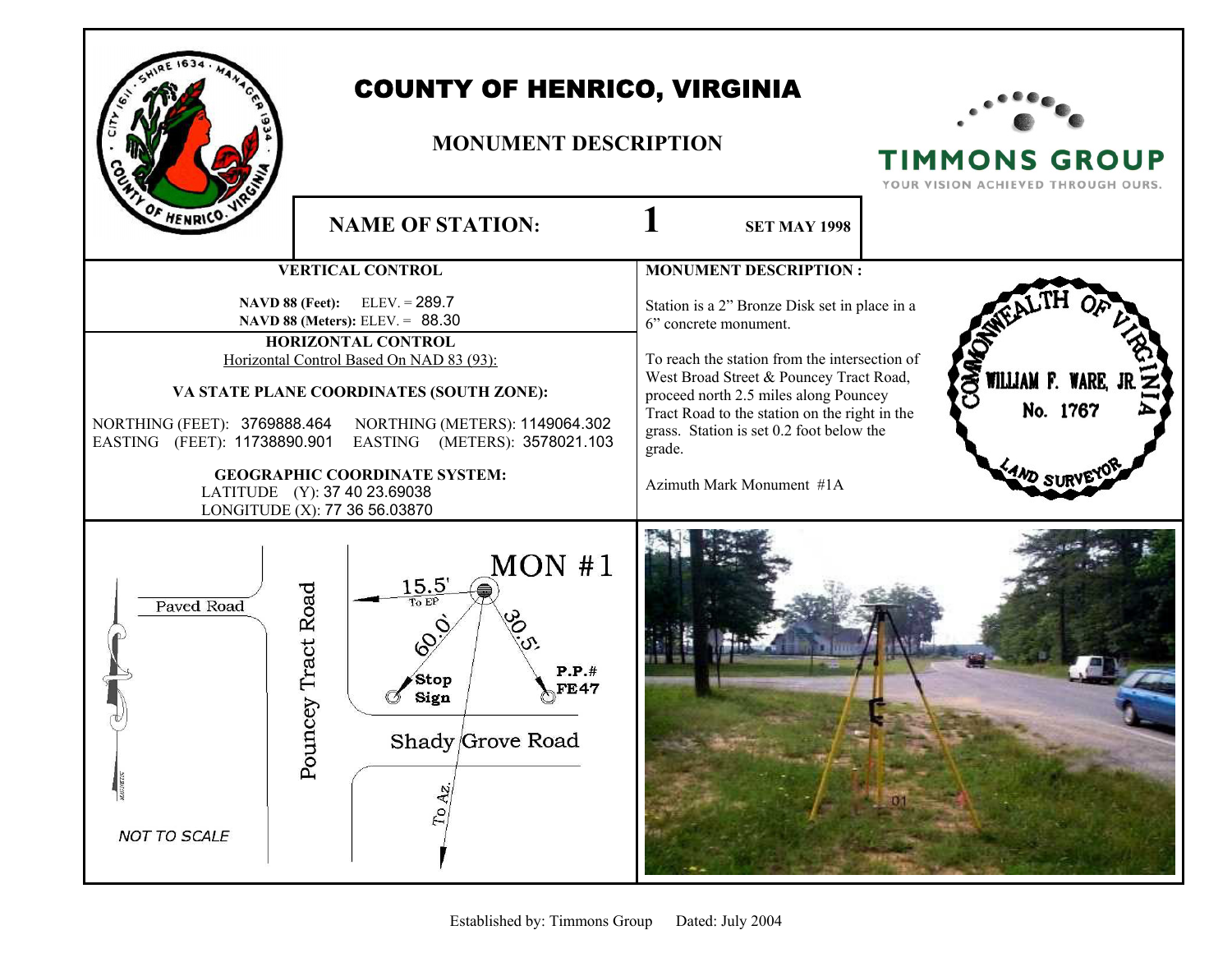

## COUNTY OF HENRICO, VIRGINIA

## **MONUMENT DESCRIPTION**



**TIMMONS GROUP** YOUR VISION ACHIEVED THROUGH OURS.